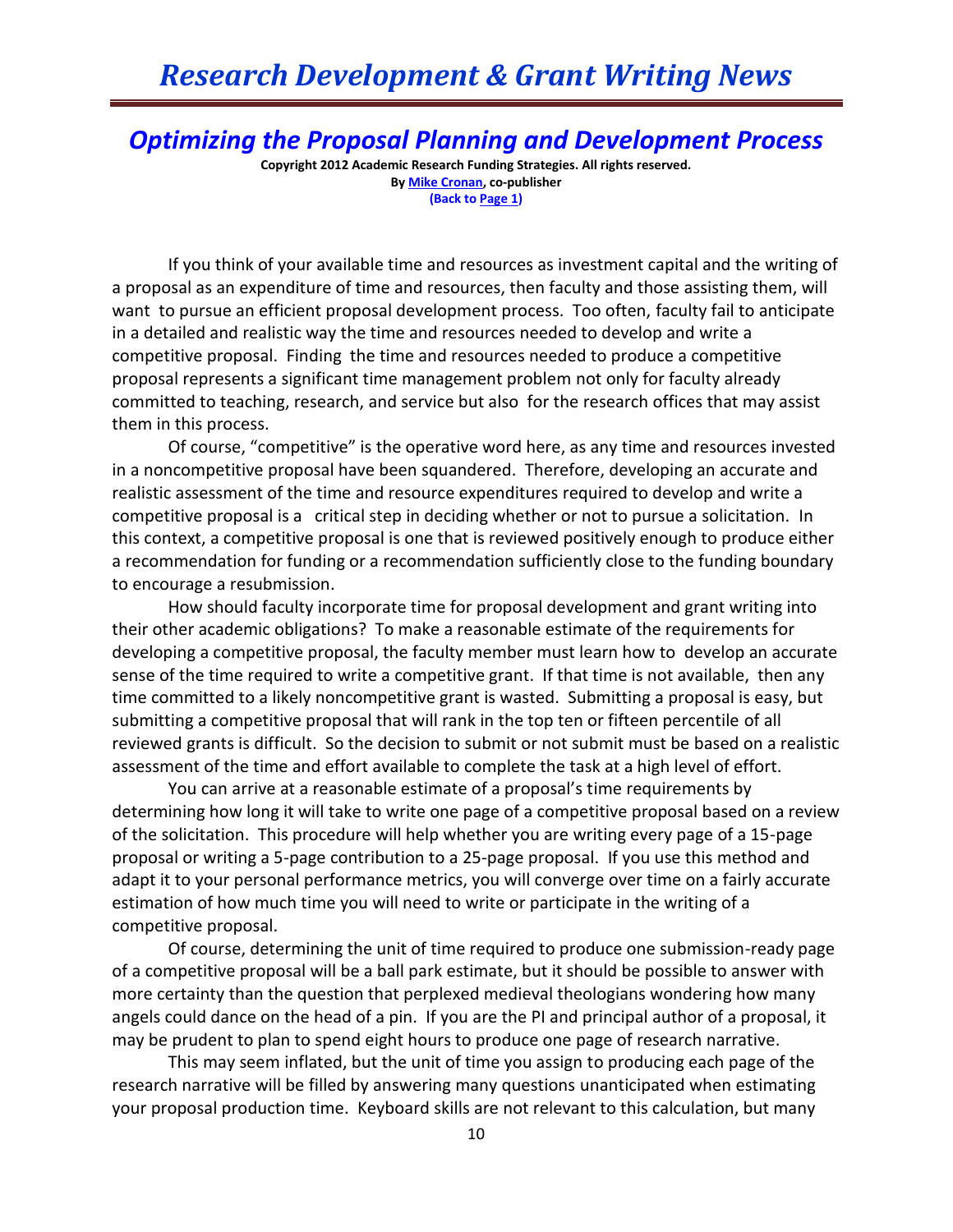## *Research Development & Grant Writing News*

other factors are, including the time you spend before even putting a word to the first page of the project description. For example, you must be prepared to

- analyze the solicitation and any referenced documents,
- discuss the solicitation with possible research partners,
- make the decision to submit or not to submit,
- configure any research collaborations,
- hold research development meetings,
- identify your research vision, goals, and objectives and map them to the solicitation,
- work with research and sponsored project offices,
- plan, organize, and develop the proposal production schedule, and
- outline the proposal as a template that fully responds to all of the solicitation's questions, objectives, and review criteria.

Simply answering these common questions laying the groundwork for writing the research narrative may require an investment of two hours per page, thereby leaving perhaps six hours per page for the remaining tasks required to finalize a competitive proposal. This remaining six hours of time per page will likely be consumed by completing such remaining key tasks as, for example,

- using the proposal template to draft responses to all the solicitation requirements,
- writing the initial complete first draft of the project narrative from this template,
- sending the draft out for review and edits and rewrites,
- writing a second complete draft of the project narrative based on review comments,
- sending the second draft out for review, edits, and rewrites,
- writing a near final draft of the proposal and continuing to fine tune iterations until due,
- writing the project summary,
- writing and compiling components required in supplemental documents, e.g., letters of commitment, data management plan, postdoc mentoring plan, biographical sketches, current and pending support, required support data, etc.,
- compiling references,
- completing the budget, and
- writing the budget justification.

Using the above examples, you can see many of the hidden costs that must be identified and accounted for before accurately determining the time it actually takes to produce one page of a research narrative. However, with experience, you will converge on your own personal metric of the time commitment you must make to either lead or participate on a proposal. For example, if you are serving as the PI of the proposal and the sole or principal author, you may have to increase your time unit cost per page of final narrative. Additionally, your allocation of this time commitment must account for other academic obligations as well, and must be scheduled over sufficient time to ensure that the proposal development activities do not distort your other obligations.